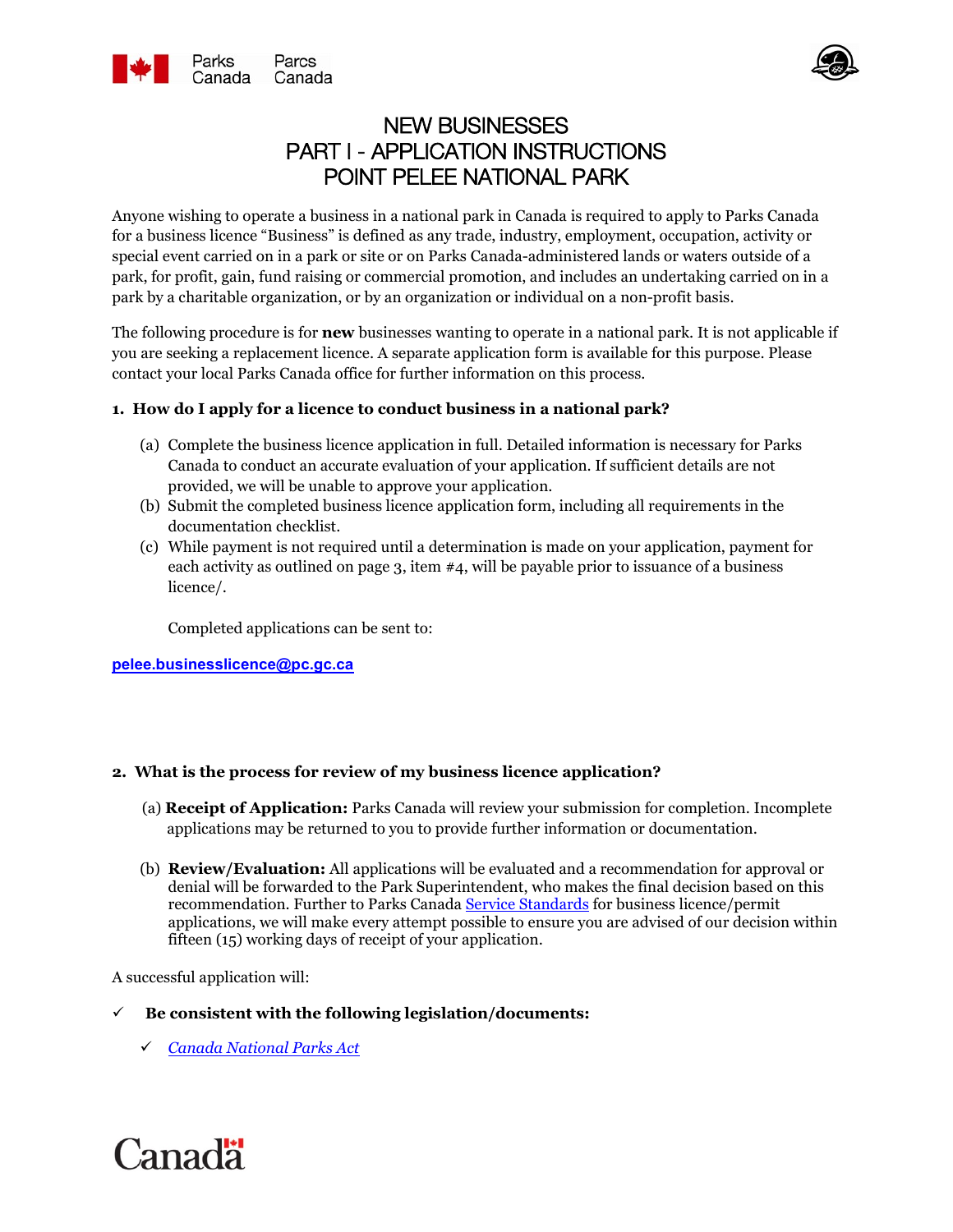$\checkmark$  Management Plan applicable to the park in which you are applying to conduct business (<https://www.pc.gc.ca/en/pn-np/on/pelee/info>)

### **Please provide any additional information you feel may be relevant in helping us to assess your application:**

 $\checkmark$  Describe how the health and safety of your clients, other park users and park staff will be maintained, Please include a Covid-19 Safety Plan

### **3. Field Unit Decision: you will be notified of the decision in the manner that you have indicated in Part II of the attached "***New Businesses - Business Licence Application"*

- **a) If the business licence application is approved**: your business licence will be issued and become valid on receipt of payment. Any/all conditions imposed on the licence will be clearly defined and appended. The term of the licence cannot exceed one year and will expire on March 31, following the date of issuance. If, at any time during the term of your licence, the parameters under which you are operating your business change, such as sale or transfer of the business, change in name or location, change to the nature of the business, or additions to the business, you must inform Parks Canada immediately.
- **b) If the business licence is denied:** you will be advised, in writing, of the reason(s) for the decision in as timely a manner as possible.

### **4. If my application is approved, what are the applicable fees for business licences?**

| $\Box$ Restaurant         | \$98.10 |
|---------------------------|---------|
| $\Box$ Photography        | \$58.80 |
| $\Box$ Guide/ Hike Leader | \$58.80 |

### *5. Who can I talk to if I have questions about applying for a business licence?*

[pelee.businesslicence@pc.gc.ca](mailto:pelee.businesslicence@pc.gc.ca)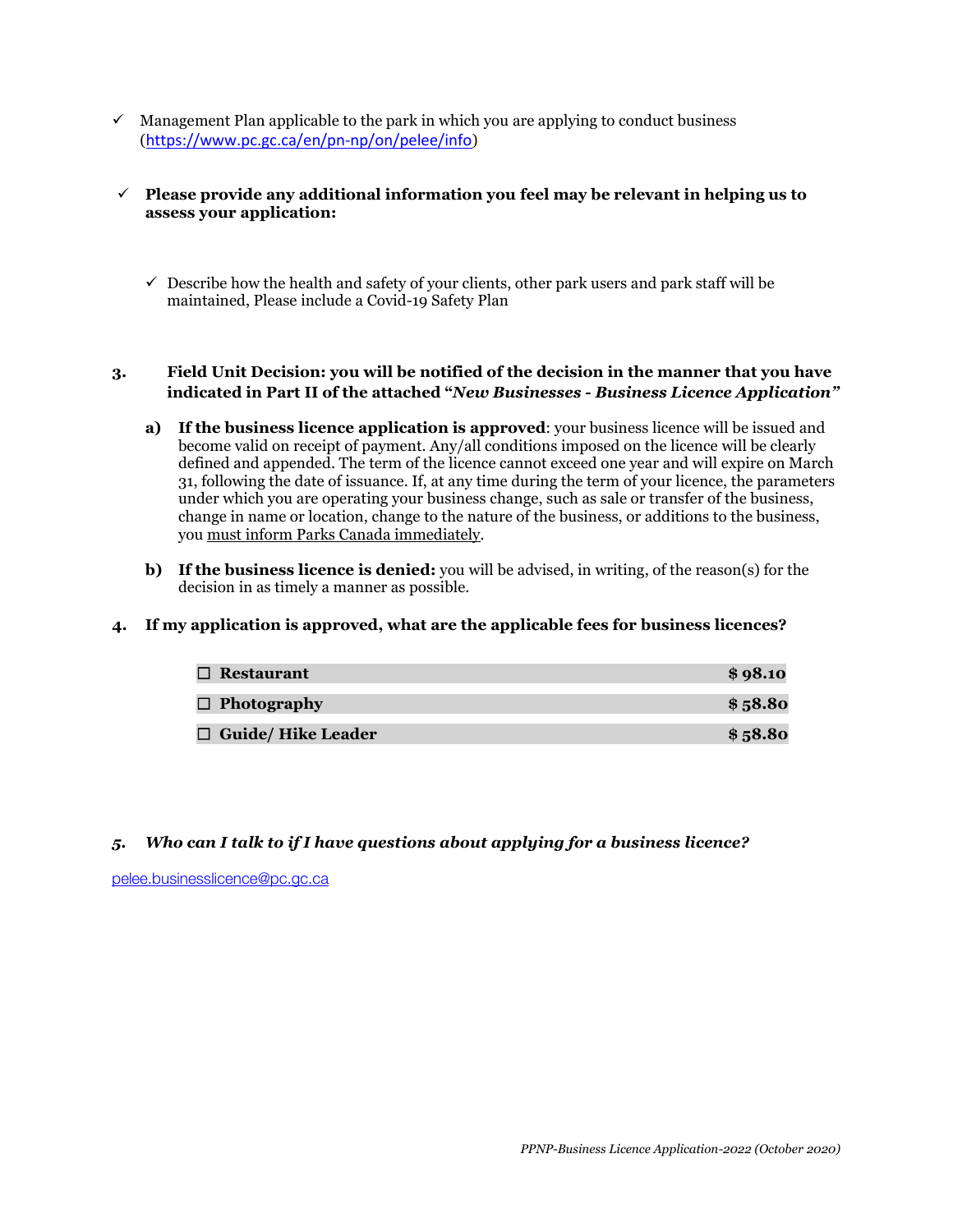# NEW BUSINESSES PART II - BUSINESS LICENCE APPLICATION FOR POINT PELEE NATIONAL PARK

Proposed Start Date of Operation: (enter date)

| PART A: COMPANY/OPERATOR INFORMATION                                                                                                                                                                       |                                                                                                                                                                                                            |                             |  |
|------------------------------------------------------------------------------------------------------------------------------------------------------------------------------------------------------------|------------------------------------------------------------------------------------------------------------------------------------------------------------------------------------------------------------|-----------------------------|--|
| Legal Business Name:                                                                                                                                                                                       |                                                                                                                                                                                                            |                             |  |
| <b>Operating Name:</b>                                                                                                                                                                                     |                                                                                                                                                                                                            |                             |  |
| <b>Business Owner Name:</b>                                                                                                                                                                                |                                                                                                                                                                                                            |                             |  |
| <b>Street Address:</b>                                                                                                                                                                                     |                                                                                                                                                                                                            |                             |  |
| <b>Mailing Address:</b>                                                                                                                                                                                    |                                                                                                                                                                                                            |                             |  |
| E-Mail Address:                                                                                                                                                                                            |                                                                                                                                                                                                            |                             |  |
| Website:                                                                                                                                                                                                   |                                                                                                                                                                                                            |                             |  |
| Phone:                                                                                                                                                                                                     | Cell:                                                                                                                                                                                                      | Fax:                        |  |
|                                                                                                                                                                                                            | Preference for notification of decision (check one): Mail □                                                                                                                                                | E-mail $\Box$<br>Fax $\Box$ |  |
|                                                                                                                                                                                                            | PART B: GENERAL INFORMATION: (if you require more space, please attach a detailed                                                                                                                          |                             |  |
| description to the application)                                                                                                                                                                            |                                                                                                                                                                                                            |                             |  |
| Type of Business:                                                                                                                                                                                          |                                                                                                                                                                                                            |                             |  |
|                                                                                                                                                                                                            |                                                                                                                                                                                                            |                             |  |
|                                                                                                                                                                                                            |                                                                                                                                                                                                            |                             |  |
| Detail of services and/or merchandise provided:                                                                                                                                                            |                                                                                                                                                                                                            |                             |  |
|                                                                                                                                                                                                            |                                                                                                                                                                                                            |                             |  |
|                                                                                                                                                                                                            |                                                                                                                                                                                                            |                             |  |
|                                                                                                                                                                                                            |                                                                                                                                                                                                            |                             |  |
|                                                                                                                                                                                                            | Indicate the area of the park where your business will be operating. Where a legal description is not<br>available, a map may be required highlighting specific area(s) of operation for each park you are |                             |  |
| proposing to operate in:                                                                                                                                                                                   |                                                                                                                                                                                                            |                             |  |
|                                                                                                                                                                                                            |                                                                                                                                                                                                            |                             |  |
|                                                                                                                                                                                                            |                                                                                                                                                                                                            |                             |  |
|                                                                                                                                                                                                            | Is your company the on-the-ground operator for a booking agent? $\Box$ Yes $\Box$ No                                                                                                                       |                             |  |
| If yes, please list the names of the booking agents here:                                                                                                                                                  |                                                                                                                                                                                                            |                             |  |
|                                                                                                                                                                                                            |                                                                                                                                                                                                            |                             |  |
| PART C: DOCUMENTATION CHECKLIST                                                                                                                                                                            |                                                                                                                                                                                                            |                             |  |
|                                                                                                                                                                                                            | Please enclose and check off only the documentation that is applicable                                                                                                                                     |                             |  |
|                                                                                                                                                                                                            |                                                                                                                                                                                                            |                             |  |
| $\Box$ *Detailed business licence application outlining all proposed activities<br>$\Box$ * <b>Proof of insurance</b> - a minimum of \$2,000,000.00 per incident 3 <sup>rd</sup> party liability insurance |                                                                                                                                                                                                            |                             |  |
| with "Her Majesty the Queen, in Right of Canada, as represented by the Minister of                                                                                                                         |                                                                                                                                                                                                            |                             |  |
|                                                                                                                                                                                                            | Environment for the purpose of the Parks Canada Agency" as an additional insured. If                                                                                                                       |                             |  |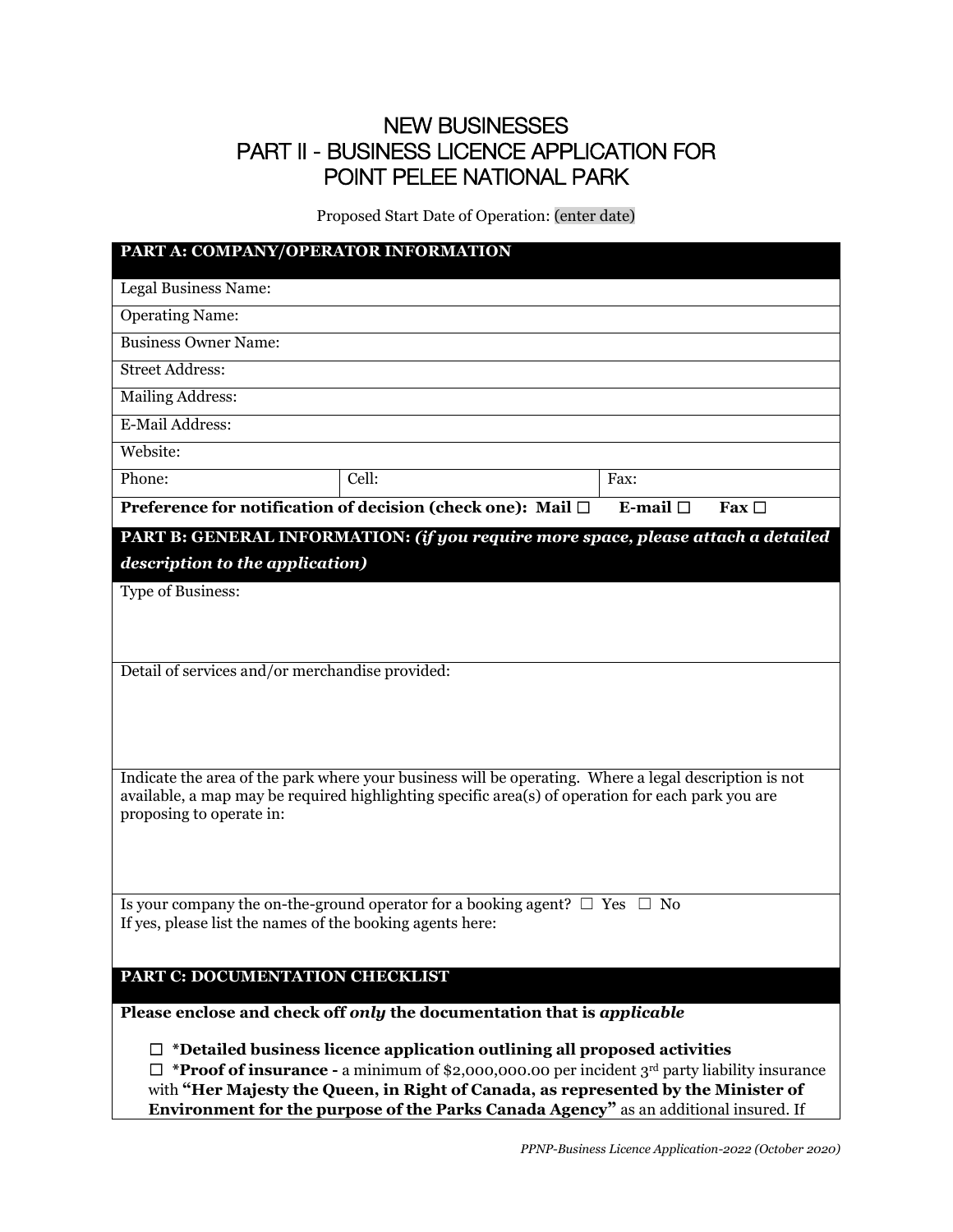you do not currently have insurance, we will accept a letter from your insurance carrier advising that the required coverage has been requested, and that a policy will be issued, pending approval of your business licence application. Proof of insurance will be required prior to business licence issuance.

#### ☐ **\*Copy of Certificate of Incorporation or Business Registration**

#### *For Food Truck Operators*

☐Food inspection documentation

**\*Indicates that documents** *must* **be included with your application. Failure to provide this information will deem your application as incomplete. PART D: APPLICANT SIGNATURE**

**I HEREBY VERIFY AND CONFIRM** that all information provided is true and accurate, that I will comply with the business licensing conditions, and further, that I,

shall at all times indemnify and save harmless CANADA, Her Successors and assigns against and from all actions, suits, damages, losses, charges, expenses, claims and demands whatsoever (including necessary legal costs) which may hereafter be brought or made against CANADA, or which CANADA may sustain, pay or incur at the instance of a third party as a result of or in connection with or arising out of this licence or anything done or maintained hereunder, or arising out of the use and occupancy of Crown lands by the aforementioned.

| <b>Applicant Signature:</b> | Date: |
|-----------------------------|-------|
|                             |       |

#### **GOVERNMENT OF CANADA PRIVACY NOTICE**

The Government of Canada is committed to respecting your privacy. All personal information created, held or collected by the Parks Canada Agency is protected under the federal *[Privacy Act](http://laws-lois.justice.gc.ca/eng/acts/P-21/index.html)*. This means that you will be informed of the purpose for which it is being collected and how to exercise your right of access to that information. You will be asked for your consent where appropriate.

<https://www.canada.ca/en/treasury-board-secretariat/topics/access-information-privacy.html>

| <b>Office Use Only</b>                                         |  |
|----------------------------------------------------------------|--|
| Date completed application and documentation received by Point |  |
| Pelee National Park                                            |  |